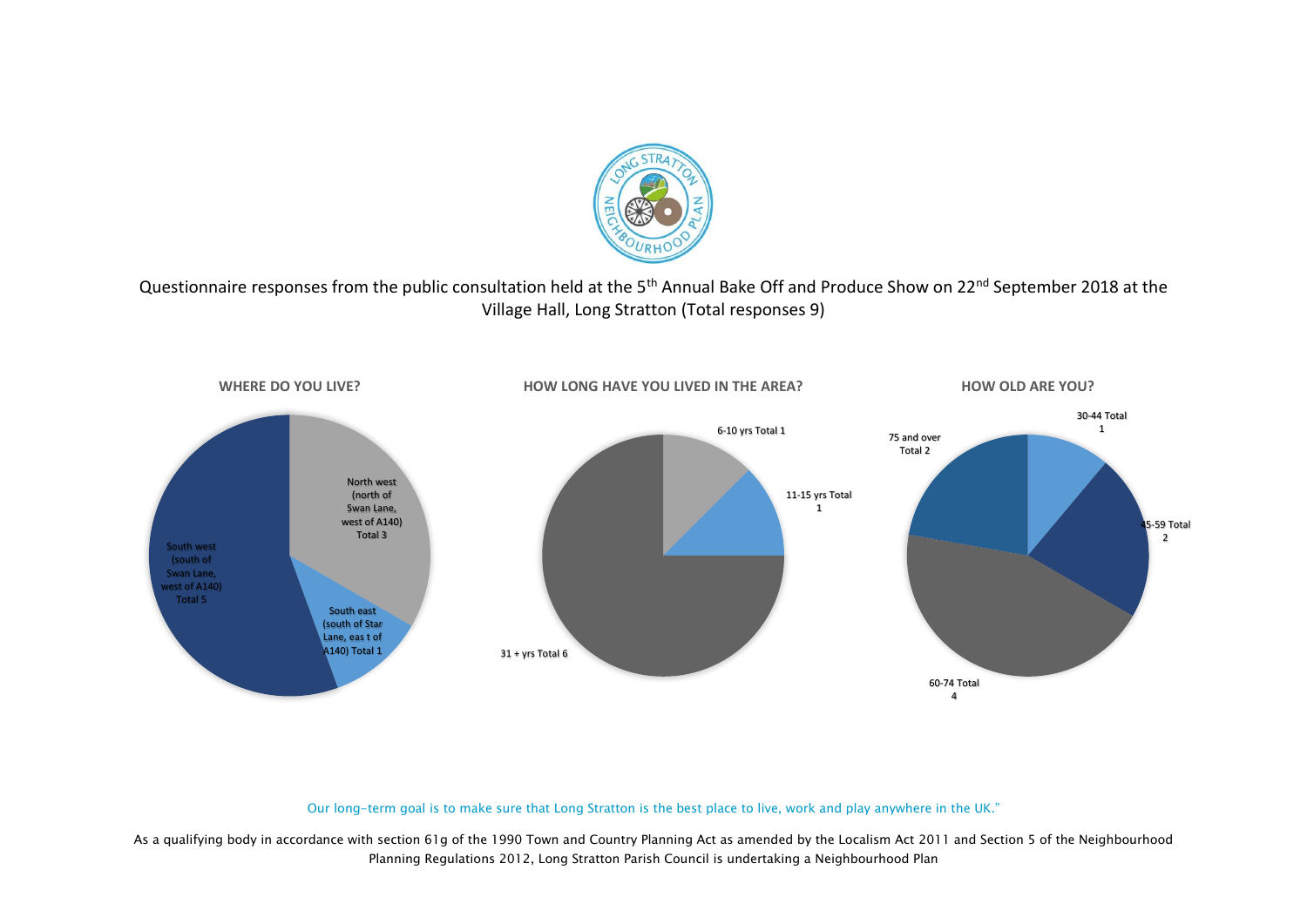### **Q1. What features of local importance do you feel need protecting?**

- The village atmosphere
- Village life and status
- Village centre and the old buildings
- Playing field and pavilion with toilets. Schools and surgery
- Church and trees
- Green spaces
- Village feel, local businesses, library
- Swimming pool!
- The centre of the village/Ice House with access/village hall with car parking

Our long-term goal is to make sure that Long Stratton is the best place to live, work and play anywhere in the UK."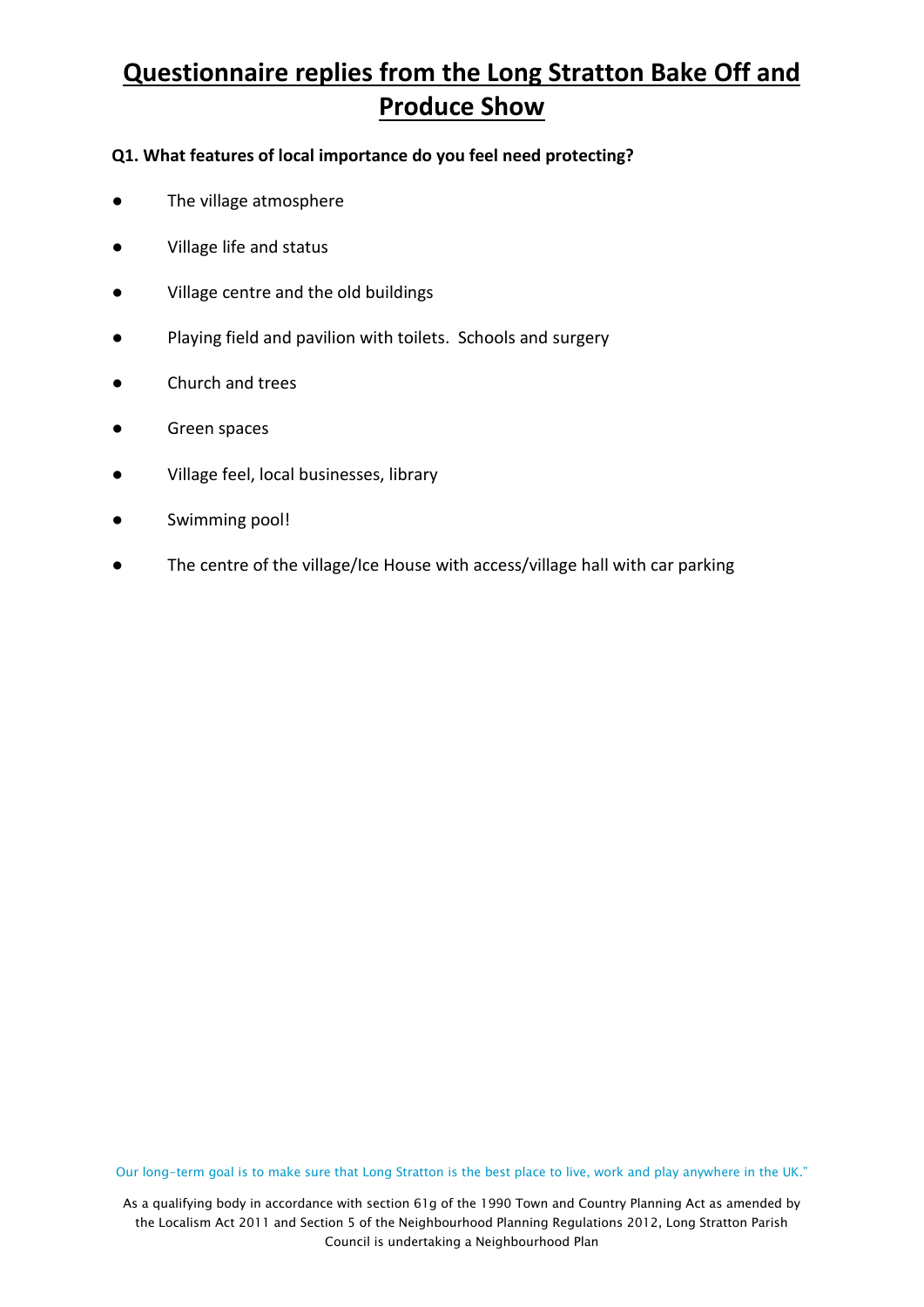### **Q2. What, if any, additional sports and recreation facilities do you feel we currently need?**

|                     | Agree                 | Most important |
|---------------------|-----------------------|----------------|
| Football pitches    | 3                     |                |
| Cricket ground      | 1                     |                |
| Skate park          | $\overline{2}$        |                |
| Informal open space | 4                     |                |
| Tennis court        | $\overline{2}$        |                |
| Park run            | 2                     |                |
| Other               | Swimming $pool - 5$   |                |
|                     | Access to countryside |                |
|                     |                       |                |

#### **Q3. What would you like to see as new development comes forward?**

|                     | Agree               | Most Important |
|---------------------|---------------------|----------------|
| Football pitches    |                     |                |
| Cricket ground      |                     |                |
| Skate park          |                     |                |
| Informal open space | 3                   |                |
| Tennis court        |                     |                |
| Park run            |                     |                |
| Other               | Swimming $pool - 4$ |                |

Our long-term goal is to make sure that Long Stratton is the best place to live, work and play anywhere in the UK."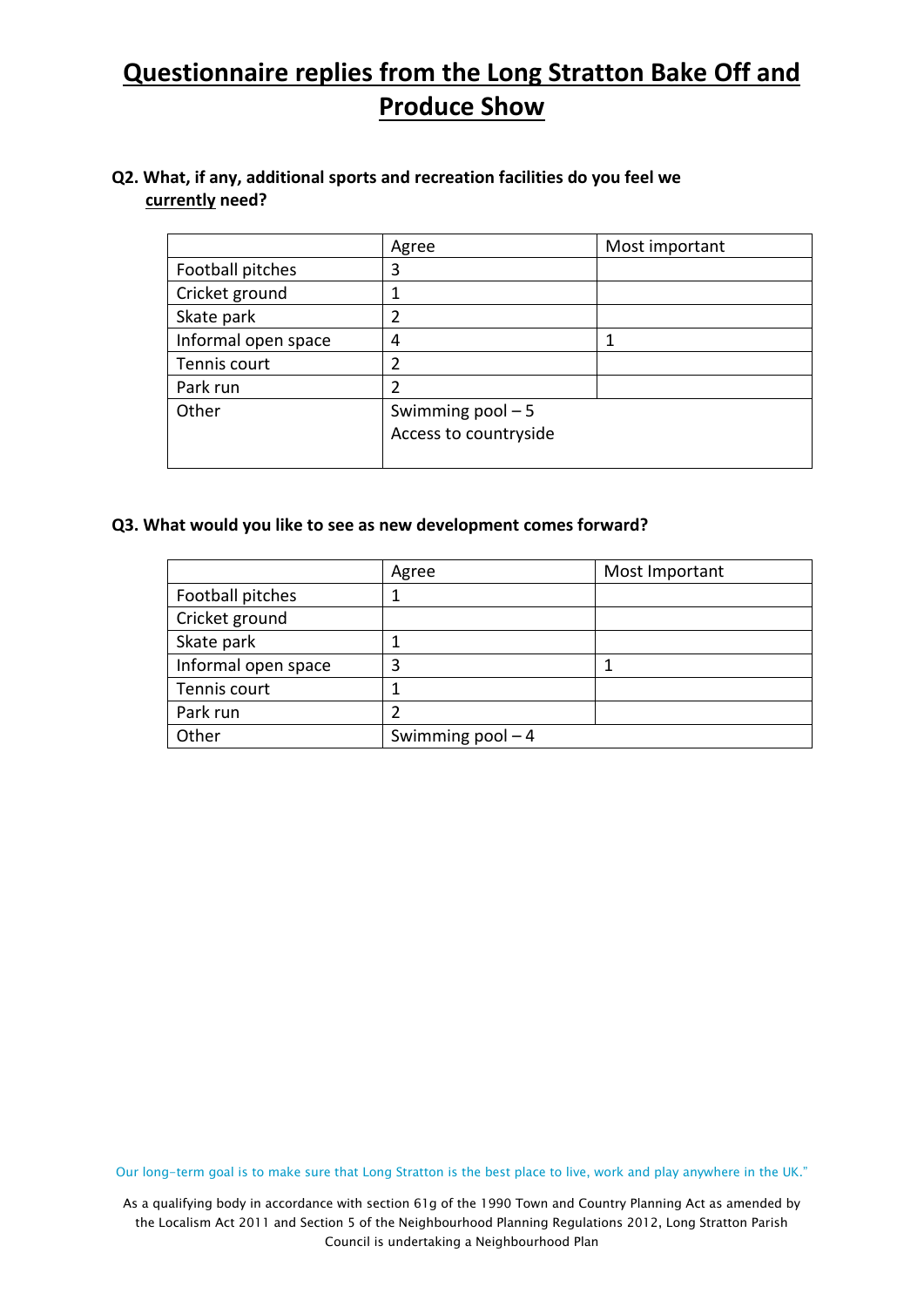### **Q4. Would you like a market place in Long Stratton or would you rather leave it like it is?**

- **●** Market place
- Leave as is
- Leave as is
- Yes
- Yes
- Yes
- Don't mind
- Leave as it is
- Public market once only per week

Our long-term goal is to make sure that Long Stratton is the best place to live, work and play anywhere in the UK."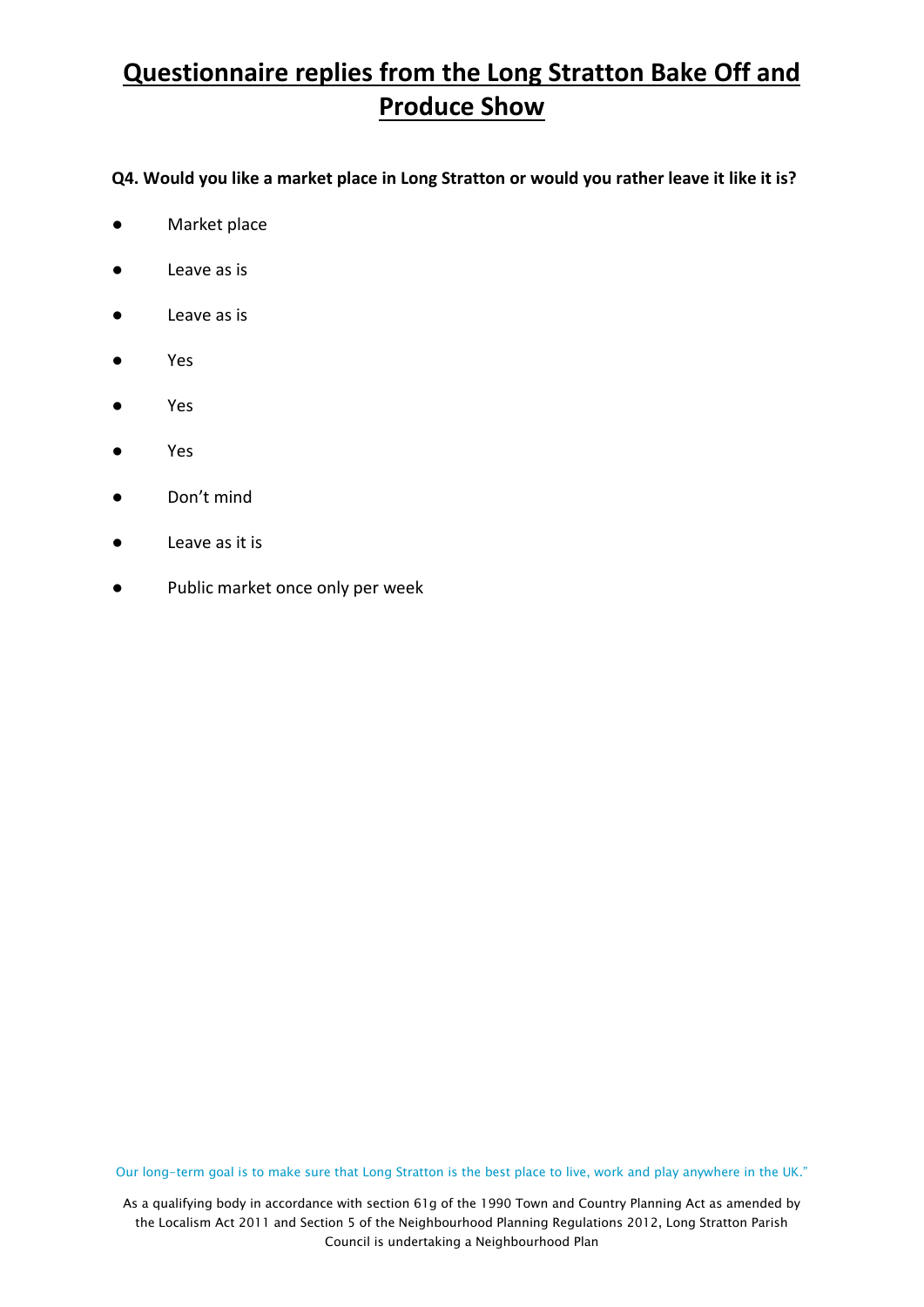**Q5. Do you have any other village centre ideas? E.g. Trees, vegetation, seating away from the A140, cycle routes?**

- Trees
- Informal green space with trees
- No
- Seating, garden beds, cycle routes
- All public footpaths to be maintained and given priority
- Safer crossings i.e. junction at bottom of Flowerpot Lane
- Crossing mid village near Co-op/library

Our long-term goal is to make sure that Long Stratton is the best place to live, work and play anywhere in the UK."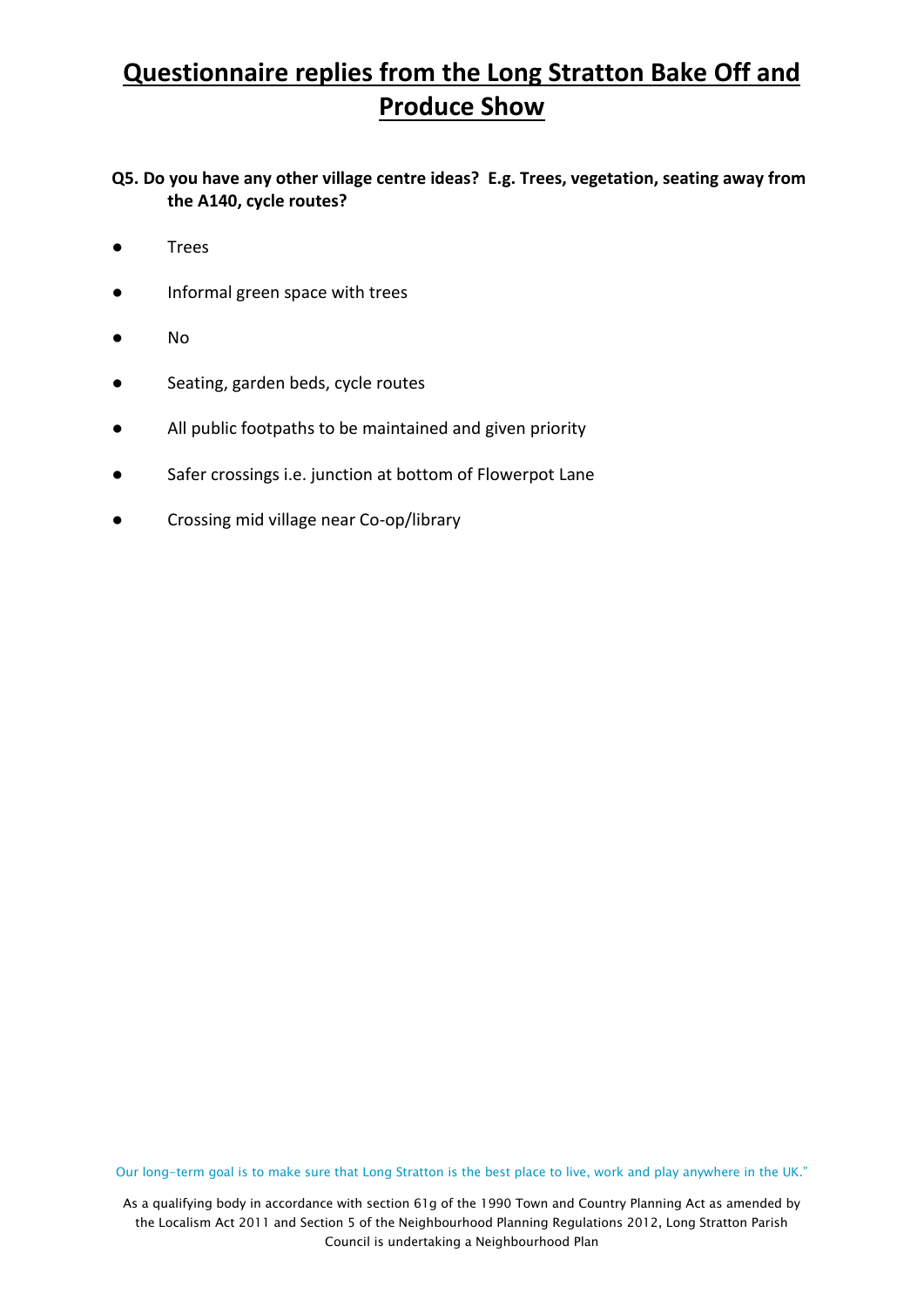**Q6. As well as the need for schools and doctors, what other infrastructure do you think Long Stratton requires as the community grows?**

- More shops
- Affordable housing for next generation (rentable)
- Swimming pool
- Swimming pool
- Swimming pool
- Community centre
- Better space for community groups to meet. Investment in --------- services rather than new!
- Another centre such as village hall
- A swimming pool

Our long-term goal is to make sure that Long Stratton is the best place to live, work and play anywhere in the UK."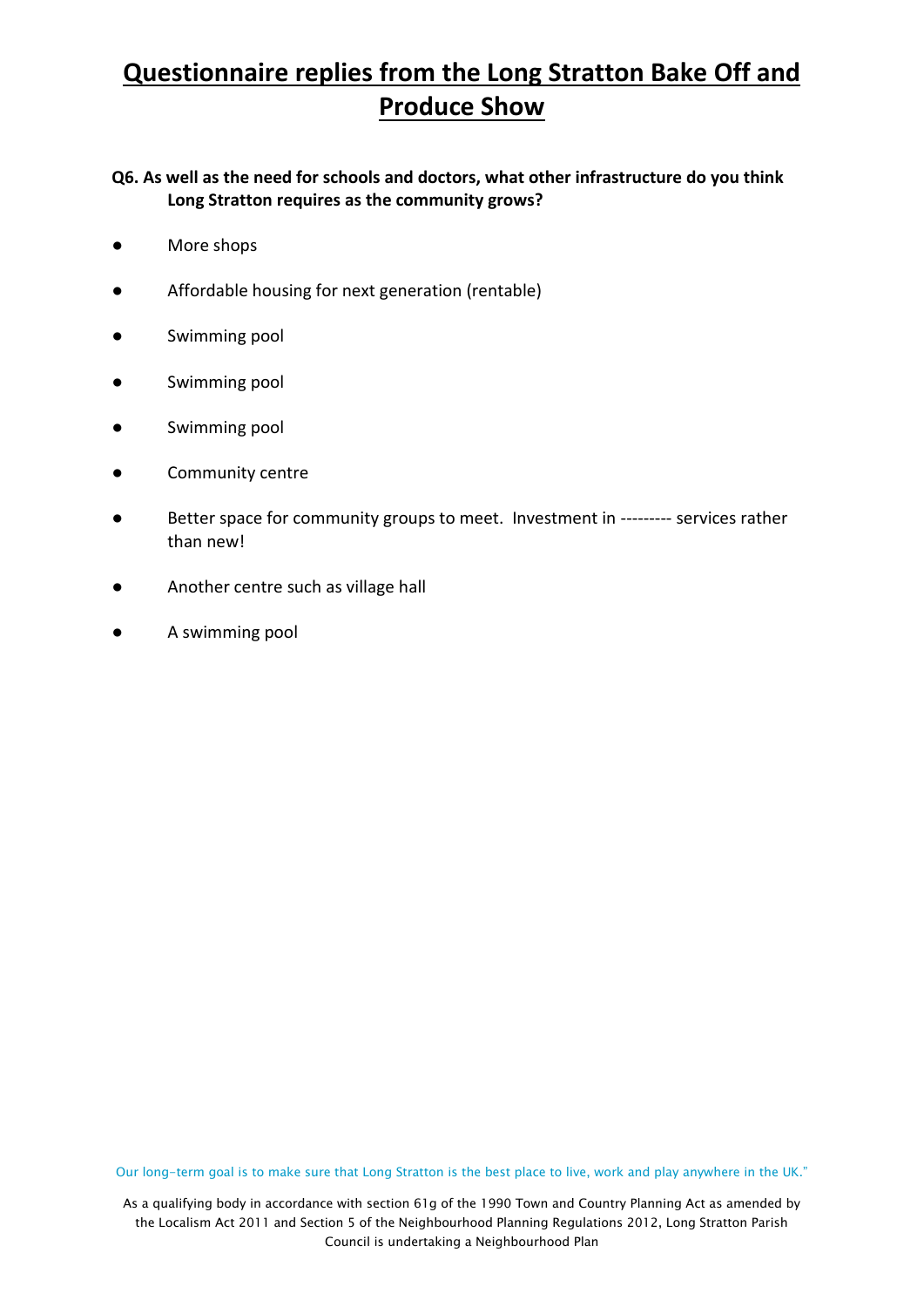**Q7. What do you think of the current street lighting in Long Stratton, and how important will it be in the new development?**

- We need more lights
- Adequate as is
- Adequate
- Ok at present but will need more with any new development
- Good
- Don't think we need any more
- Very always is

Our long-term goal is to make sure that Long Stratton is the best place to live, work and play anywhere in the UK."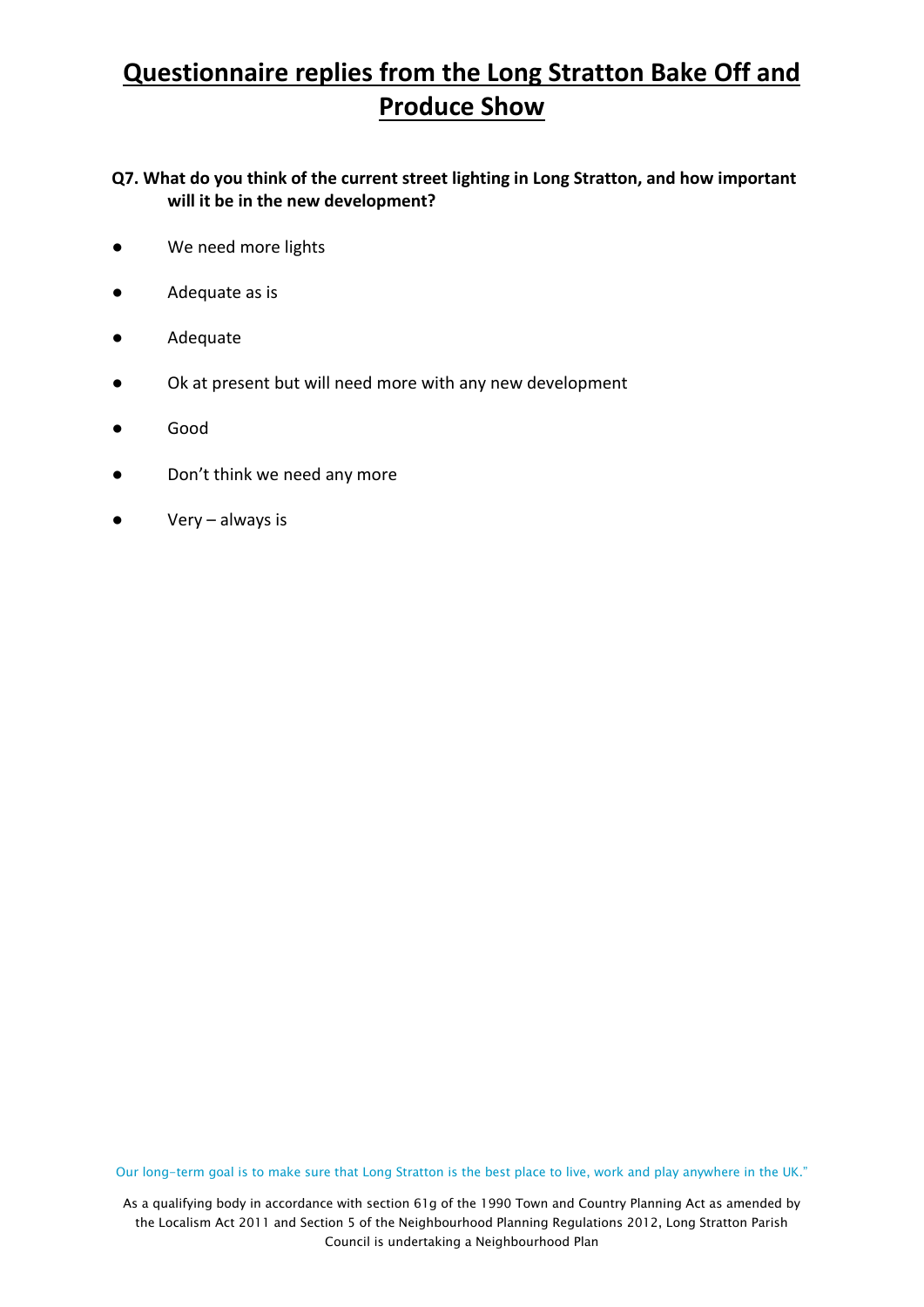### **Q8. Having considered the issues identified by the community during early consultation in 2017, we have drafted the following vision for the Neighbourhood Plan area.**

*"Long Stratton village will grow into a town but a village feel will be retained. Long Stratton will keep its close links to the surrounding countryside and the characterful feel of the enclosed historic centre will be strengthened not just as a result of reduced through-traffic but due to physical improvements which can take place once the by-pass has been built.*

*Our strong sense of place in the Neighbourhood Plan area will grow as the new development is designed sensitively and reflect Long Stratton and Tharston's existing characteristics. Pedestrian and cycle access between existing estates and the shops, services and areas of employment will be improved whilst the new development will be designed to encompass pedestrian and cycle access to the town centre. We will have a vibrant, mixed and balanced community. Our employment and business base will grow and diversify as the town takes on a more strategic role in the wider geographic area. New housing developments will provide a varied and wide housing choice ensuring the needs of existing communities will be met alongside those of future residents"*

|                                   | Agree                                                                                                                                                                                                                                                                                                      | <b>Disagree</b>                                | Don't know |  |  |
|-----------------------------------|------------------------------------------------------------------------------------------------------------------------------------------------------------------------------------------------------------------------------------------------------------------------------------------------------------|------------------------------------------------|------------|--|--|
| Do you agree with this<br>vision? |                                                                                                                                                                                                                                                                                                            |                                                | 1          |  |  |
| Comments:                         | • Keep village ethos, status, environment<br>• Where's a swimming pool? Wymondham and Diss have<br>one!                                                                                                                                                                                                    |                                                |            |  |  |
|                                   | • The 'village feel' was lost some time ago. This will never<br>change now - it has long since been a 'small town'.<br>• How can you have a vision if planned doctors and schools<br>are not in place beforehand. A new village hall would be a<br>good idea before anything else at least we would have a |                                                |            |  |  |
|                                   |                                                                                                                                                                                                                                                                                                            | place to discuss the adding of more objectives |            |  |  |

Our long-term goal is to make sure that Long Stratton is the best place to live, work and play anywhere in the UK."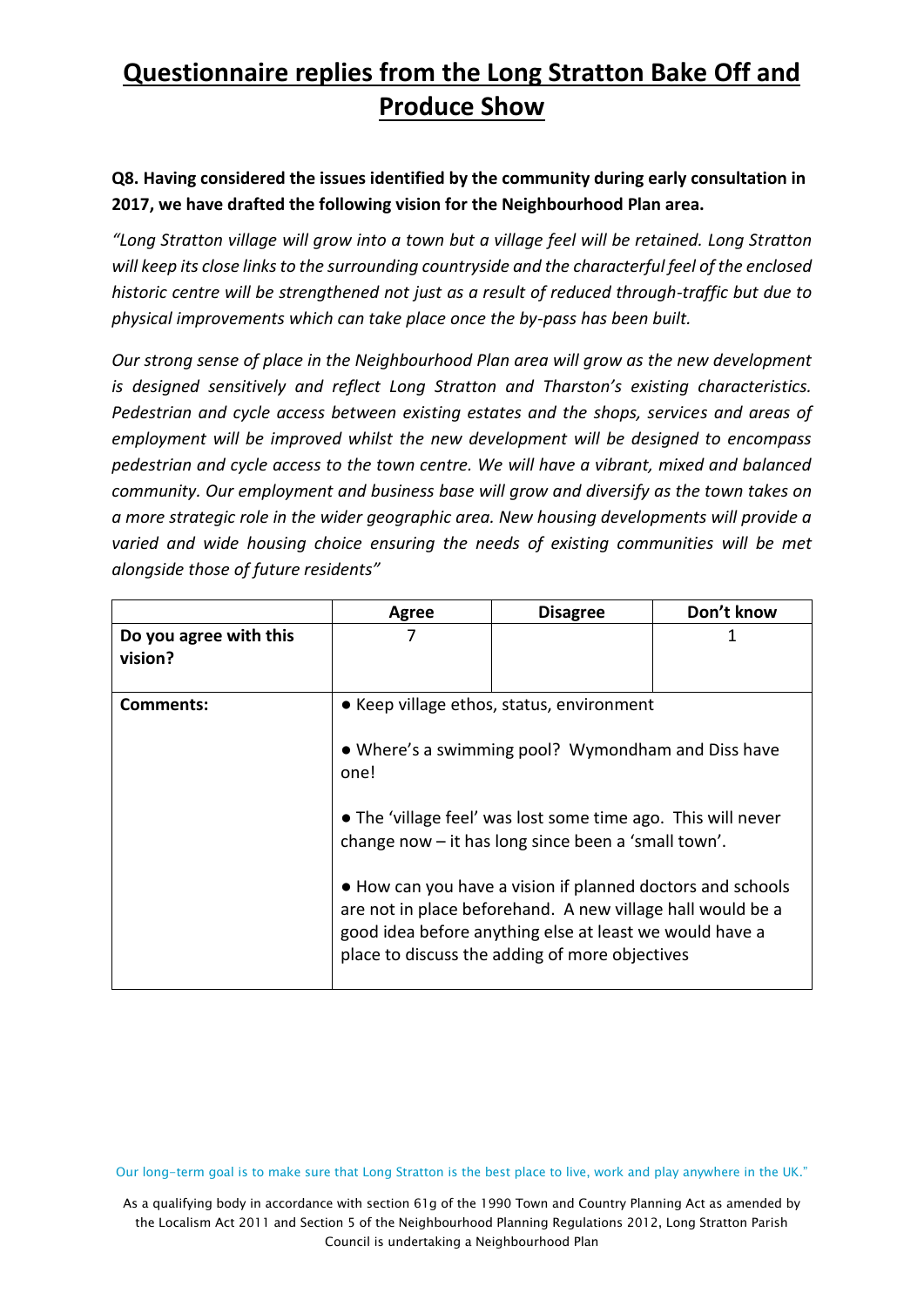| Objective 1: Housing that is built should be                                                                                                                                                                                                                                                                                                                                                                                                                                                                                                                                                                                                                                      | <b>Agree</b>                                      | <b>Disagree</b>                                                                                                     | Don't know                                                                           |
|-----------------------------------------------------------------------------------------------------------------------------------------------------------------------------------------------------------------------------------------------------------------------------------------------------------------------------------------------------------------------------------------------------------------------------------------------------------------------------------------------------------------------------------------------------------------------------------------------------------------------------------------------------------------------------------|---------------------------------------------------|---------------------------------------------------------------------------------------------------------------------|--------------------------------------------------------------------------------------|
| suitable for meeting needs of existing and<br>future NP area residents                                                                                                                                                                                                                                                                                                                                                                                                                                                                                                                                                                                                            | 9                                                 |                                                                                                                     |                                                                                      |
| More detail:<br>A study of housing needs in the plan area has<br>been undertaken by consultants on behalf of<br>the steering group. This report (the Housing<br>Needs Assessment) tells us:<br>1.1 Of the new homes planned, 408 are<br>needed to meet Long Stratton needs (as<br>opposed to needs outside the plan area)<br>1.2 There is a need for at least 132 affordable<br>homes specifically for NP area residents<br>1.3 New development should include sizeable<br>proportion of private rental housing<br>1.4 A high proportion of all houses should be<br>2-3 bedrooms<br>1.5 We need provision of specialist housing<br>for the older generation (totalling 126 units) | rentable housing<br>• More council houses<br>then | . Why not SNDC, LS Parish/Saffron<br>outer structure doctors, schools, new<br>objective plan so no more house until | • All you say here is need. We need more<br>swimming pool before you even think of a |
|                                                                                                                                                                                                                                                                                                                                                                                                                                                                                                                                                                                                                                                                                   |                                                   |                                                                                                                     |                                                                                      |

### **Q9. Seven objectives are being developed to support this vision.**

Our long-term goal is to make sure that Long Stratton is the best place to live, work and play anywhere in the UK."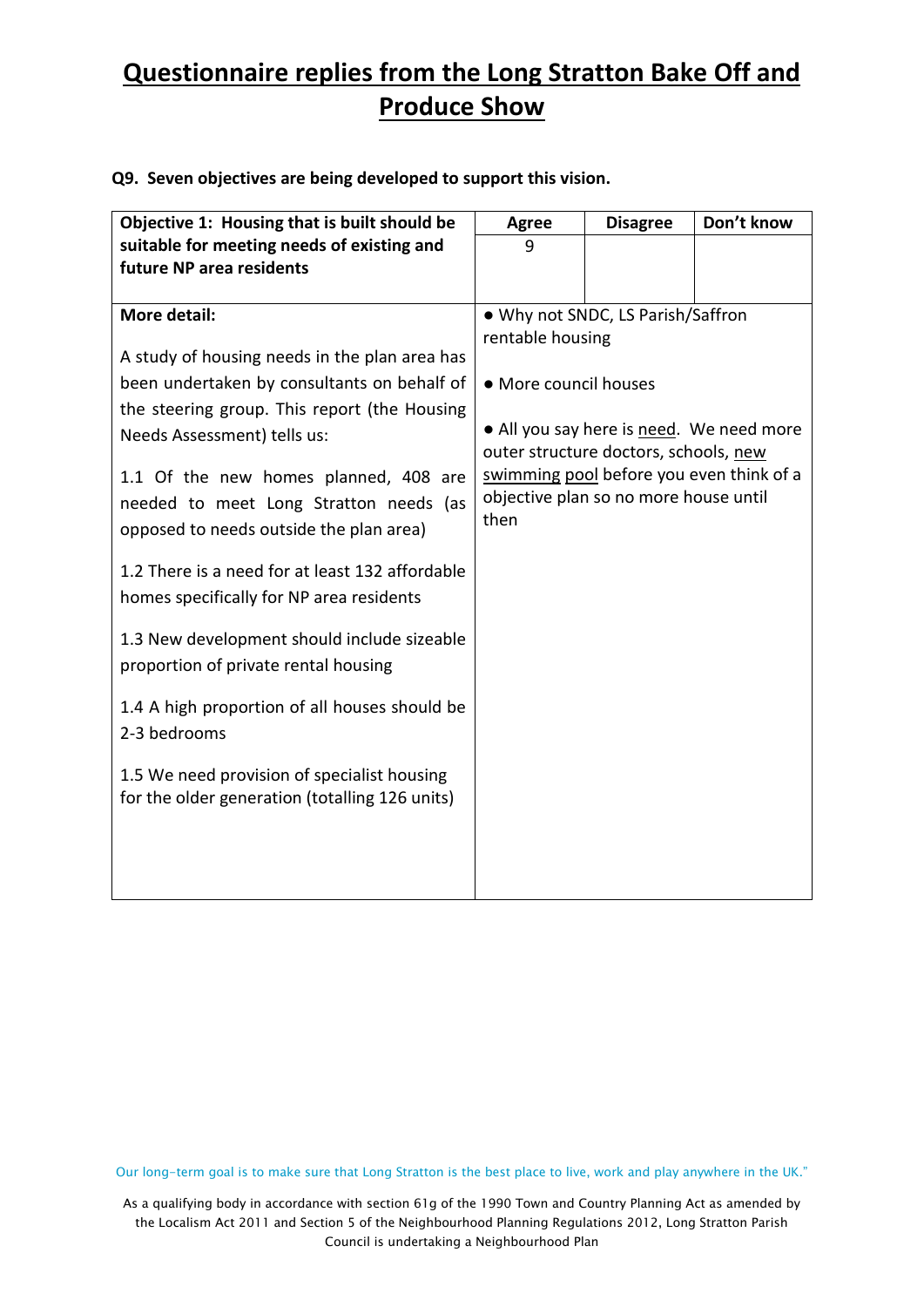| Objective 2. There should be successful      | Agree            | <b>Disagree</b>                         | Don't know |  |  |
|----------------------------------------------|------------------|-----------------------------------------|------------|--|--|
| integration between the new community        | 8                |                                         | 1          |  |  |
| and existing community                       |                  |                                         |            |  |  |
|                                              |                  |                                         |            |  |  |
| More detail:                                 |                  | • The village hall and church without a |            |  |  |
|                                              |                  | road in between make a ready made       |            |  |  |
| 2.1 Excellent pedestrian connectivity within | community centre |                                         |            |  |  |
| between neighbourhoods and from              |                  |                                         |            |  |  |
| residential areas to village centre          |                  | • Places for people to meet community   |            |  |  |
|                                              |                  | groups together. Coordination           |            |  |  |
| 2.2 Good provision of shared open spaces,    |                  |                                         |            |  |  |
| recreation and community facilities          |                  | • Very difficult in this day and age to |            |  |  |
|                                              | implement this   |                                         |            |  |  |
| 2.4. A vibrant village centre                |                  |                                         |            |  |  |
|                                              |                  |                                         |            |  |  |
|                                              |                  |                                         |            |  |  |
|                                              |                  |                                         |            |  |  |

Our long-term goal is to make sure that Long Stratton is the best place to live, work and play anywhere in the UK."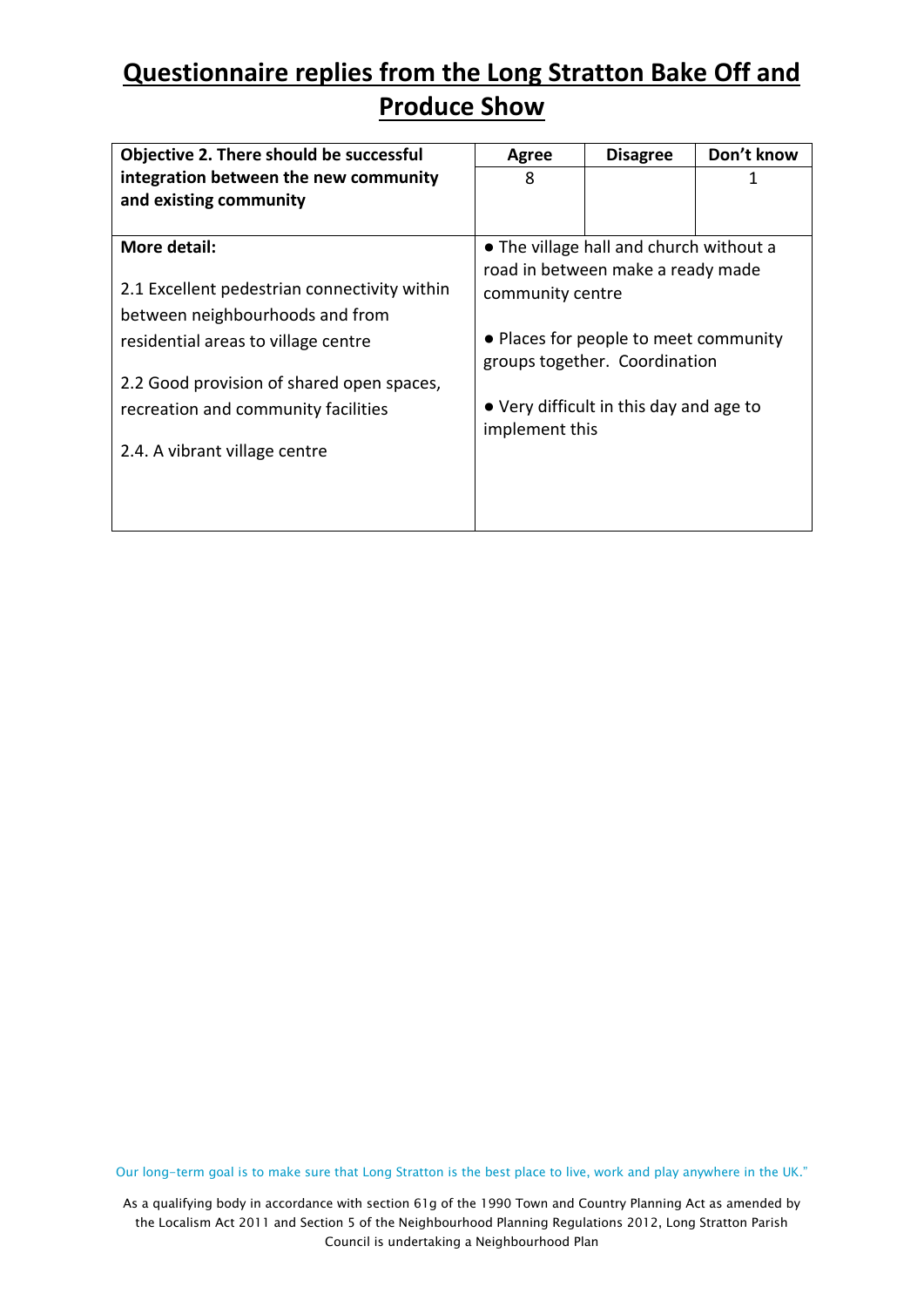| Objective 3: There should be a strong sense  | Agree | <b>Disagree</b>                          | Don't know |
|----------------------------------------------|-------|------------------------------------------|------------|
| of place                                     | 7     |                                          | 2          |
|                                              |       |                                          |            |
| More detail:                                 |       | • As a resident born and bred in LS I    |            |
|                                              |       | completely agree. This is very important |            |
| 3.1 Retain and enhance those characteristics |       |                                          |            |
| that make Long Stratton special. Based on    |       |                                          |            |
| existing studies this would include:         |       |                                          |            |
|                                              |       |                                          |            |
| Strengthening the character of the           |       |                                          |            |
| historic core and prioritising the           |       |                                          |            |
| conservation or enhancement<br>of            |       |                                          |            |
| historic buildings.                          |       |                                          |            |
| Outside the historic core, high quality      |       |                                          |            |
| and locally distinctive neighbourhoods       |       |                                          |            |
| New perimeter of LS to provide               |       |                                          |            |
| attractive setting to the settlement         |       |                                          |            |
| Protecting ancient countryside beyond new    |       |                                          |            |
| settlement boundaries                        |       |                                          |            |
|                                              |       |                                          |            |
|                                              |       |                                          |            |

Our long-term goal is to make sure that Long Stratton is the best place to live, work and play anywhere in the UK."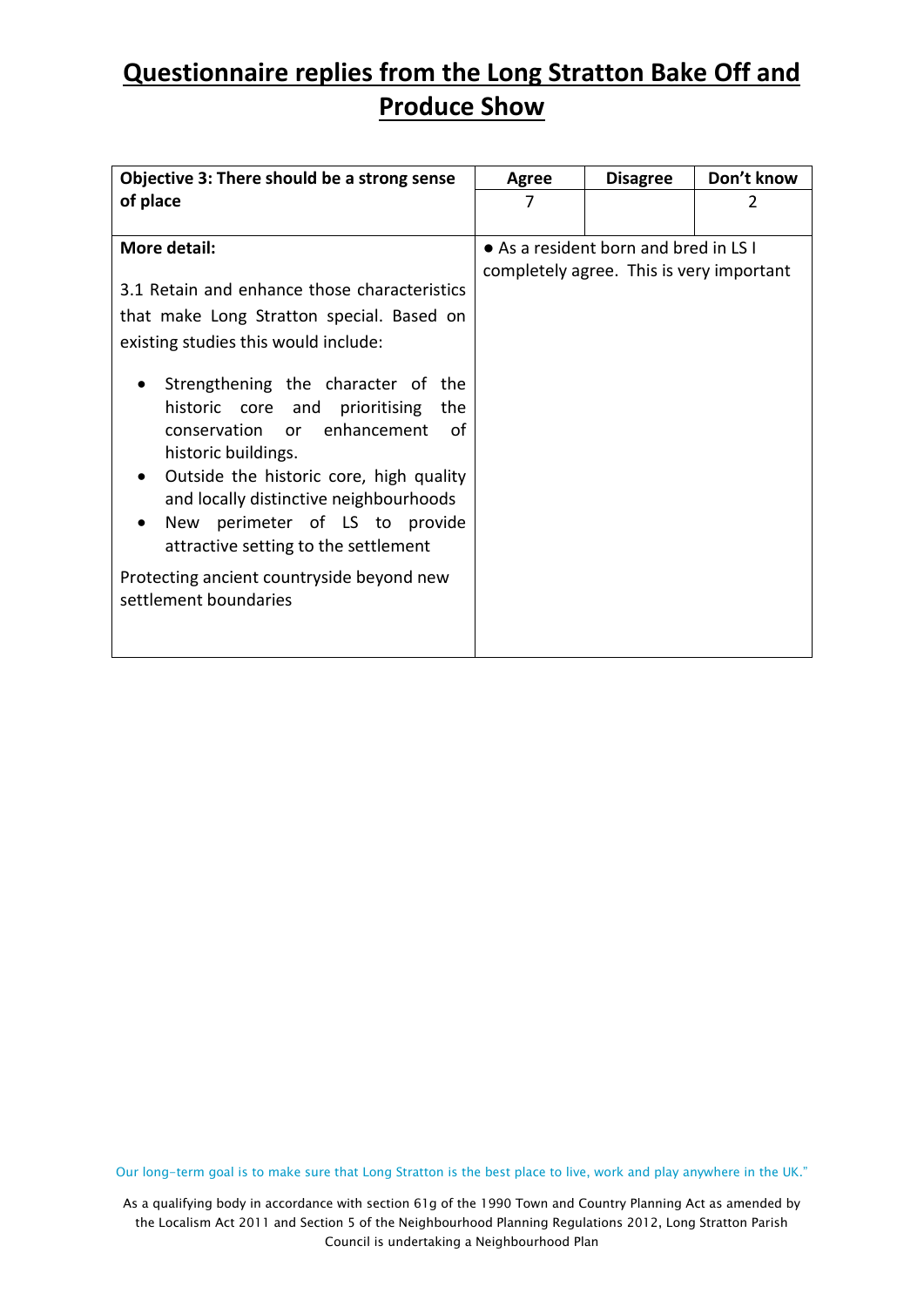| <b>Objective 4: Long Stratton's employment</b>                                                                | Agree         | <b>Disagree</b>                             | Don't know |
|---------------------------------------------------------------------------------------------------------------|---------------|---------------------------------------------|------------|
| and business base will grow and diversify as                                                                  | 7             | 1                                           | 1          |
| it takes on a more strategic role in the wider                                                                |               |                                             |            |
| regional market                                                                                               |               |                                             |            |
| More detail:                                                                                                  |               | • Industrial units/estate on east side with |            |
|                                                                                                               | bypass access |                                             |            |
| 4.1 Increase employment base                                                                                  |               |                                             |            |
| 4.2 Increase opportunities for small business                                                                 |               | • I do wonder where this will take place    |            |
| 4.3 No or significantly reduce industrial traffic                                                             |               |                                             |            |
| through village                                                                                               |               |                                             |            |
| 4.4 Explore how opportunities for<br>appropriate skills and training can be opened<br>up to NP area residents |               |                                             |            |

Our long-term goal is to make sure that Long Stratton is the best place to live, work and play anywhere in the UK."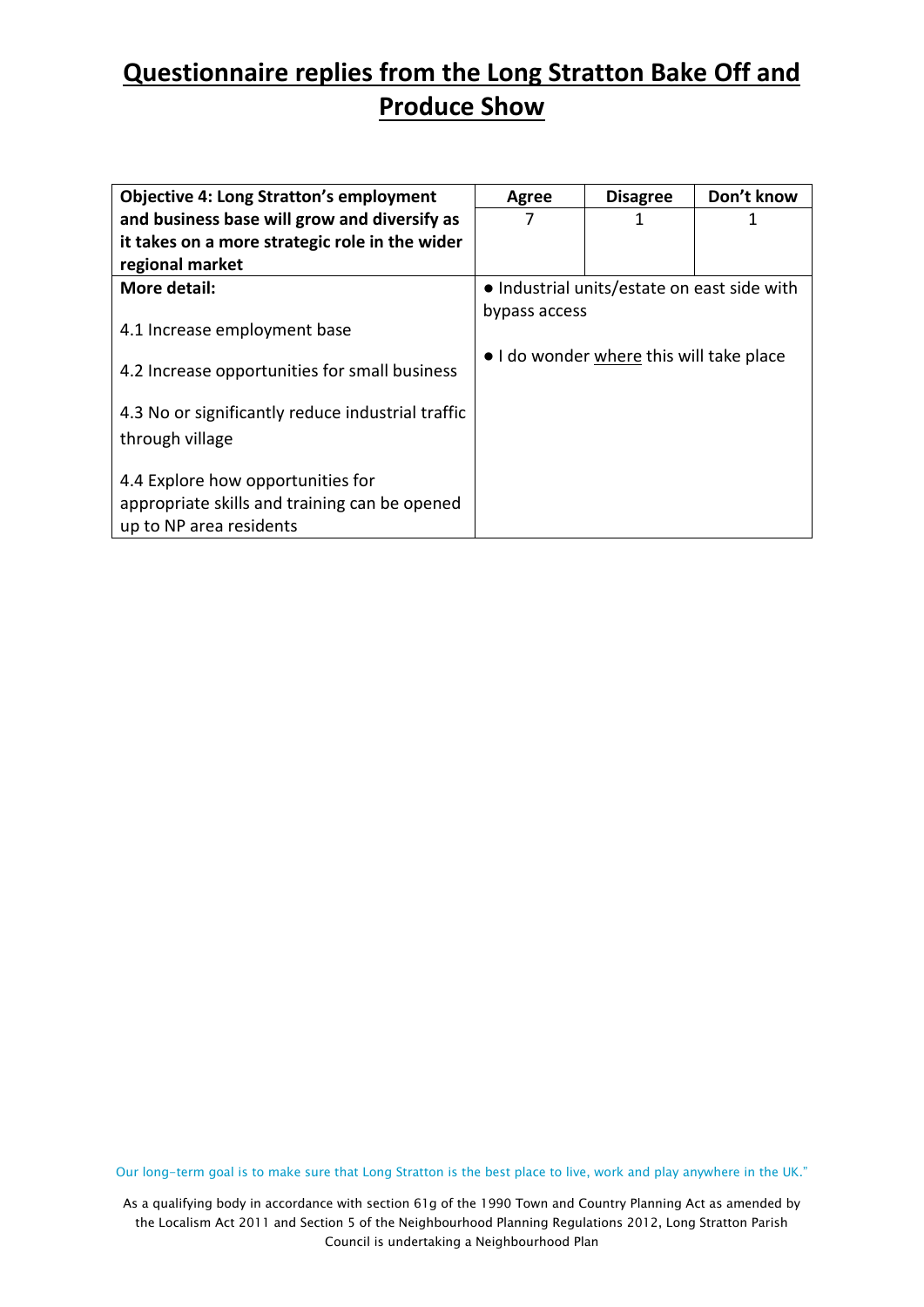| <b>Objective 5: Opportunities to enhance the</b>                    | Don't know<br><b>Disagree</b><br><b>Agree</b>                                                  |                                         |  |  |  |
|---------------------------------------------------------------------|------------------------------------------------------------------------------------------------|-----------------------------------------|--|--|--|
| village centre will be realised                                     | 6                                                                                              |                                         |  |  |  |
|                                                                     |                                                                                                |                                         |  |  |  |
| More detail:                                                        |                                                                                                | • Better traffic lights for pedestrians |  |  |  |
| 5.1 The public realm in the village centre will<br>be improved.     | crossing A140 near Flowerpot Lane. Need<br>lights to indicate safe to cross for<br>pedestrians |                                         |  |  |  |
| In the village centre:                                              |                                                                                                | • Re: 5.2 VERY important, especially as |  |  |  |
| 5.2 Improved pedestrian safety across and<br>along the old A140     | more housing on the east side of A140                                                          |                                         |  |  |  |
| 5.3 Increased vegetation along the old A140                         |                                                                                                |                                         |  |  |  |
| 5.4 Much improved infrastructure for cyclists<br>along the old A140 |                                                                                                |                                         |  |  |  |

Our long-term goal is to make sure that Long Stratton is the best place to live, work and play anywhere in the UK."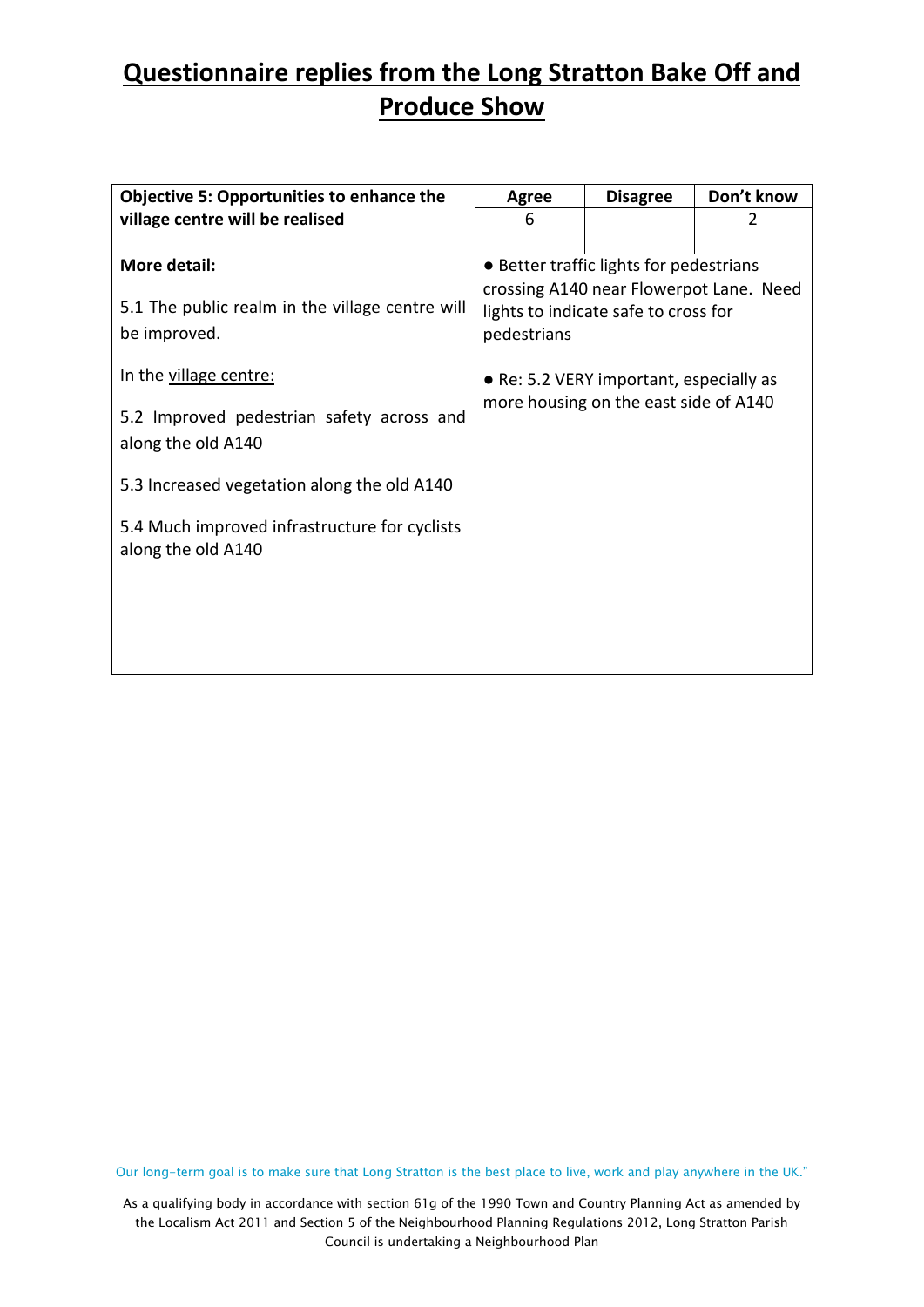| Objective 6. Improved opportunities for                         | <b>Agree</b>                                                         | <b>Disagree</b>                                                                     | Don't know   |  |  |
|-----------------------------------------------------------------|----------------------------------------------------------------------|-------------------------------------------------------------------------------------|--------------|--|--|
| recreation in the NP area                                       | 6                                                                    |                                                                                     | $\mathbf{1}$ |  |  |
|                                                                 |                                                                      |                                                                                     |              |  |  |
| <b>More detail:</b>                                             |                                                                      | • What about swimming pool?                                                         |              |  |  |
| 6.1 Open space provision to increase in<br>quantity and quality | • Swimming pool                                                      |                                                                                     |              |  |  |
| 6.2 Outdoor recreation facilities to be<br>improved             | 50's. Swimming pool                                                  | • More for people of all ages - not just<br>either end of the spectrum i.e. 30's to |              |  |  |
| 6.3 Outdoor sports facilities to be improved                    | . How and where, there is no room in the<br>village, you can't do it |                                                                                     |              |  |  |
| 6.4 Open space to be distributed throughout<br>settlement       |                                                                      |                                                                                     |              |  |  |
|                                                                 |                                                                      |                                                                                     |              |  |  |
|                                                                 |                                                                      |                                                                                     |              |  |  |
|                                                                 |                                                                      |                                                                                     |              |  |  |
|                                                                 |                                                                      |                                                                                     |              |  |  |
|                                                                 |                                                                      |                                                                                     |              |  |  |

Our long-term goal is to make sure that Long Stratton is the best place to live, work and play anywhere in the UK."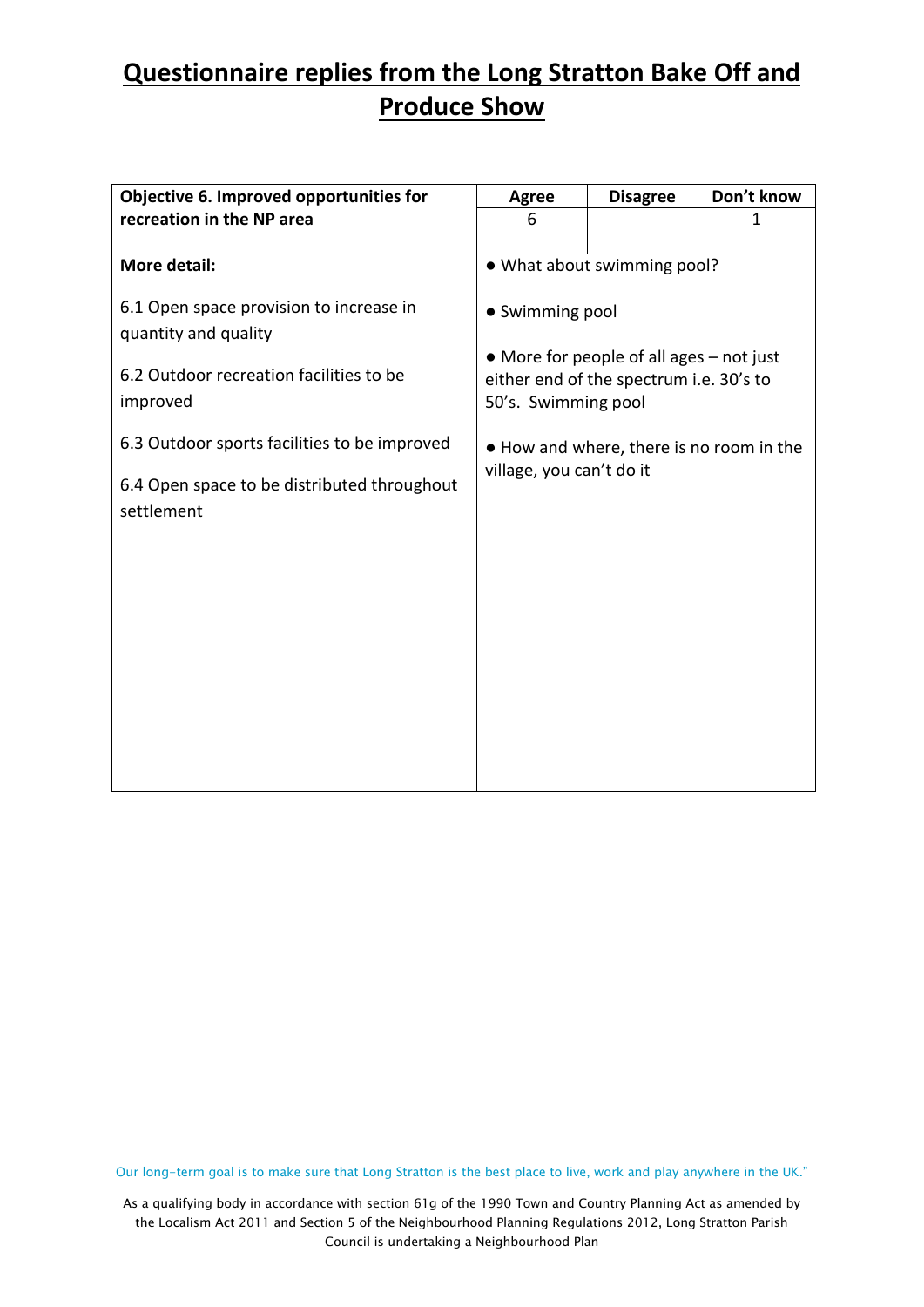| Objective 7. Infrastructure necessary to                                                  | Agree                                                                                   | <b>Disagree</b>                                                                                                               | Don't know |  |
|-------------------------------------------------------------------------------------------|-----------------------------------------------------------------------------------------|-------------------------------------------------------------------------------------------------------------------------------|------------|--|
| support the growing community will come                                                   | 6                                                                                       |                                                                                                                               | 1          |  |
| forward in a timely manner                                                                |                                                                                         |                                                                                                                               |            |  |
| More detail:                                                                              | urgent basis                                                                            | • More doctors/surgeries needed on an                                                                                         |            |  |
| 7.1 Identify the need for a new community                                                 |                                                                                         |                                                                                                                               |            |  |
| centre/village hall as community grows                                                    | • Re: 7.1 Not necessarily is current village<br>hall continues to improve and church is |                                                                                                                               |            |  |
| 7.2 Continue to work with health providers to<br>understand future space requirements and | re-ordered for more community use                                                       |                                                                                                                               |            |  |
| if<br>support provision through the<br>plan<br>applicable                                 |                                                                                         | • Definitely a hall/community centre.<br>Currently my children aged 5 and 7 have<br>no where to swim locally or the school. A |            |  |
| 7.3 Work with education providers to<br>understand<br>future needs<br>and<br>support      | pitch!!!                                                                                | pool is more important than a 3G football                                                                                     |            |  |
| provision through the plan if applicable                                                  | list not at the bottom                                                                  | • These things should be at the top of the                                                                                    |            |  |

Our long-term goal is to make sure that Long Stratton is the best place to live, work and play anywhere in the UK."